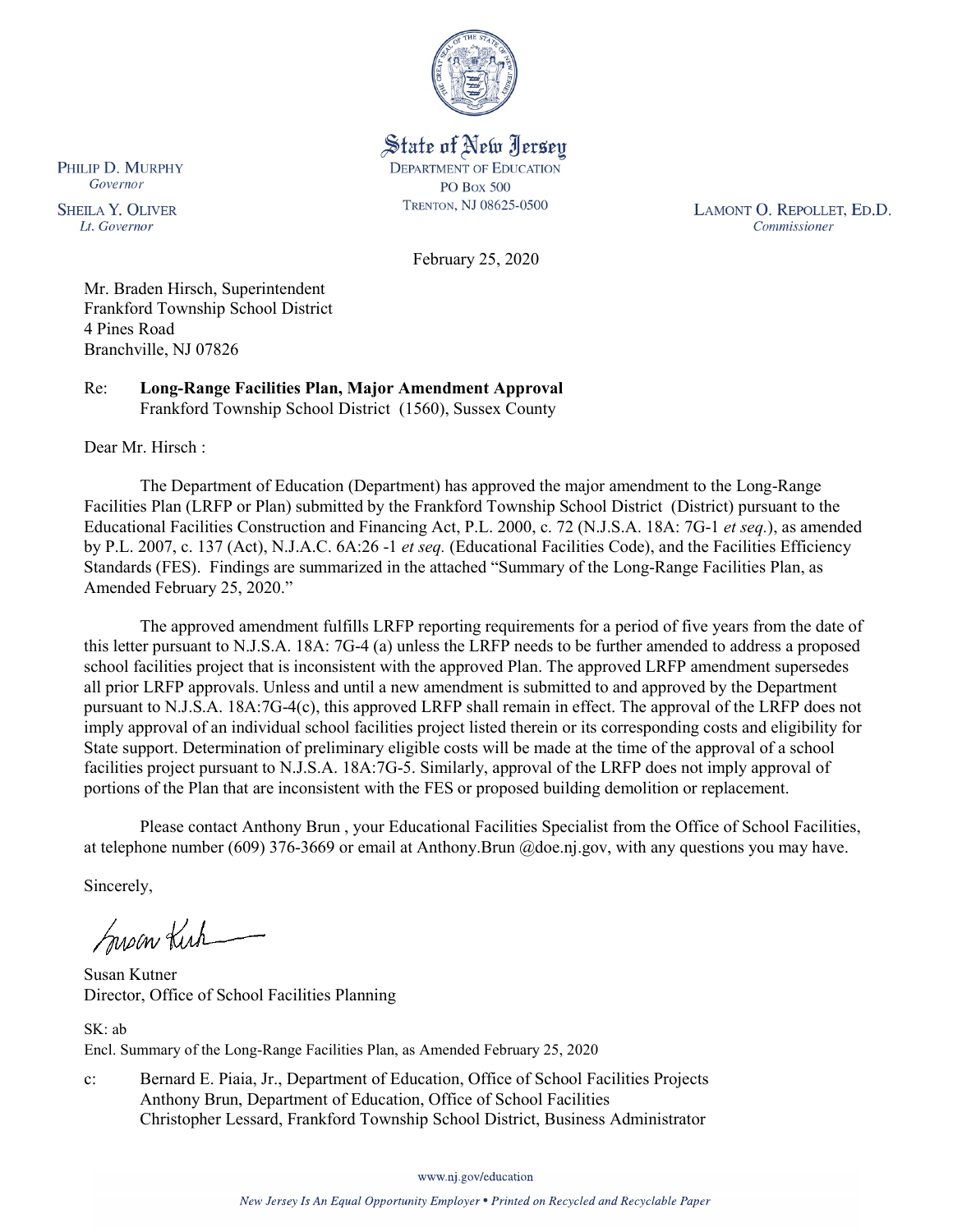# **Frankford Township School District (1560) Summary of the Long-Range Facilities Plan, as Amended February 25, 2020**

The Department of Education (Department) has completed its review of the major amendment to the Long-Range Facilities Plan (LRFP or Plan) submitted by the Frankford Township School District (District) pursuant to the Educational Facilities Construction and Financing Act, P.L. 2000, c. 72 (N.J.S.A. 18A: 7G-1 *et seq.*), as amended by P.L. 2007, c. 137 (Act), N.J.A.C. 6A:26-1 et seq. (Educational Facilities Code), and the Facilities Efficiency Standards (FES).

The following provides a summary of the District's approved amended LRFP. The summary is based on the standards set forth in the Act, the Educational Facilities Code, the FES, District-reported information in the Department's LRFP reporting system, and supporting documentation. The referenced reports in *italic* text are standard reports available on the Department's LRFP website.

#### **1. Inventory Overview**

The District is classified as a Regular Operating District (ROD) for funding purposes. It provides services for students in grades PK-8.

The District identified existing and proposed schools, sites, buildings, rooms, and site amenities in its LRFP. Table 1 lists the number of existing and proposed district schools, sites, and buildings. Detailed information can be found in the *School Asset Inventory Report* and the *Site Asset Inventory Report.*

**As directed by the Department, school facilities projects that have received initial approval by the Department and have been approved by the voters, if applicable, are represented as "existing" in the LRFP.** Approved projects that include new construction and/or the reconfiguration/reassignment of existing program space are as follows: n/a.

# **Table 1: Number of Schools, School Buildings, and Sites**

|                                              | Existing | <b>Proposed</b> |
|----------------------------------------------|----------|-----------------|
| Number of Schools (assigned DOE school code) |          |                 |
| Number of School Buildings <sup>1</sup>      |          |                 |
| Number of Non-School Buildings <sup>2</sup>  |          |                 |
| Number of Vacant Buildings                   |          |                 |
| Number of Sites                              |          |                 |

*1 Includes district-owned buildings and long-term leases serving students in district-operated programs 2 Includes occupied district-owned buildings not associated with a school, such as administrative or utility buildings*

Based on the existing facilities inventory submitted by the District:

- Schools using leased buildings (short or long-term):  $n/a$
- Schools using temporary classroom units (TCUs), excluding TCUs supporting construction: n/a
- Vacant/unassigned school buildings:  $n/a$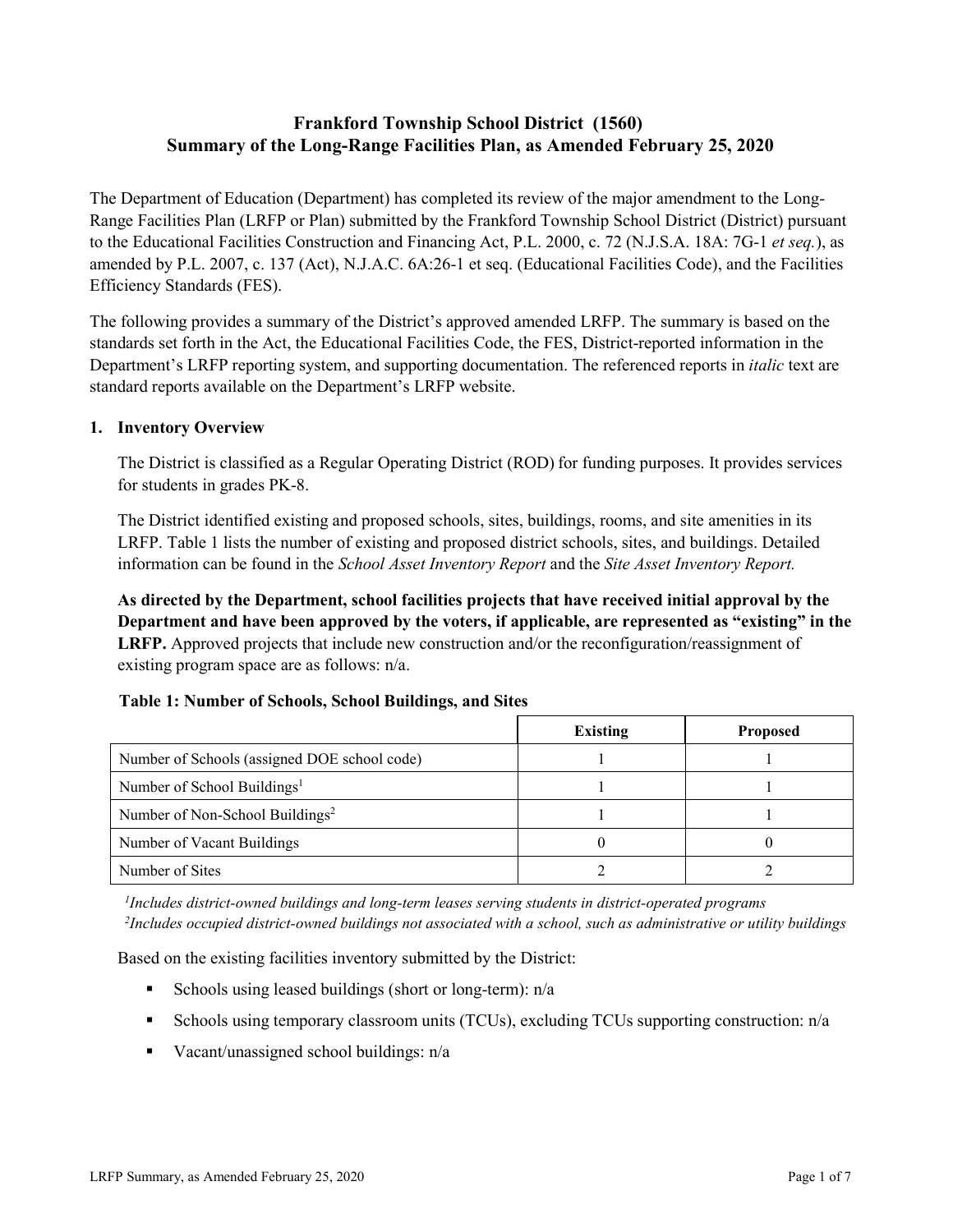**FINDINGS** The Department has determined that the proposed inventory is adequate for approval of the District's LRFP amendment. However, the LRFP determination does not imply approval of an individual school facilities project listed within the LRFP; the District must submit individual project applications for project approval.

# **2. District Enrollments**

The District determined the number of students, or "proposed enrollments," to be accommodated for LRFP planning purposes on a district-wide basis and in each school.

The Department minimally requires the submission of a standard cohort-survival projection using historic enrollment data from the Application for School State Aid (ASSA) or NJ Smart. The cohort-survival method projection method forecasts future students based upon the survival of the existing student population as it moves from grade to grade. A survival ratio of less than 1.00 indicates a loss of students, while a survival ratio of more than 1.00 indicates the class size is increasing. For example, if a survival ratio tracking first to second grade is computed to be 1.05, the grade size is increasing by 5% from one year to the next. The cohort-survival projection methodology works well for communities with stable demographic conditions. Atypical events impacting housing or enrollments, such as an economic downturn that halts new housing construction or the opening of a charter or private school, typically makes a cohort-survival projection less reliable.

#### **Proposed enrollments are based on a standard cohort-survival enrollment projection.**

Adequate supporting documentation was submitted to the Department to justify the proposed enrollments. Table 2 provides a comparison of existing and projected enrollments. All totals include special education students.

| <b>Grades</b>                | <b>Existing Enrollments</b><br>2018-19 School Year | <b>District Proposed Enrollments</b><br>2023-24 School Year |
|------------------------------|----------------------------------------------------|-------------------------------------------------------------|
| PK (excl. private providers) | 20                                                 | 20                                                          |
| Grades K-5                   | 318                                                | 294                                                         |
| Grades 6-8                   | 160                                                | 193                                                         |
| Grades 9-12                  |                                                    |                                                             |
| <b>Totals</b>                | 498                                                | 507                                                         |

# **Table 2: Enrollments**

**FINDINGS** The Department has determined the District's proposed enrollments to be acceptable for approval of the District's LRFP amendment. The Department will require a current enrollment projection at the time an application for a school facilities project is submitted incorporating the District's most recent enrollments in order to verify that the LRFP's planned capacity is appropriate for the updated enrollments.

# **3. District Practices Capacity**

Based on information provided in the room inventories, *District Practices Capacity* was calculated for each school building to determine whether adequate capacity is proposed for the projected enrollments based on district scheduling and class size practices. The capacity totals assume instructional buildings can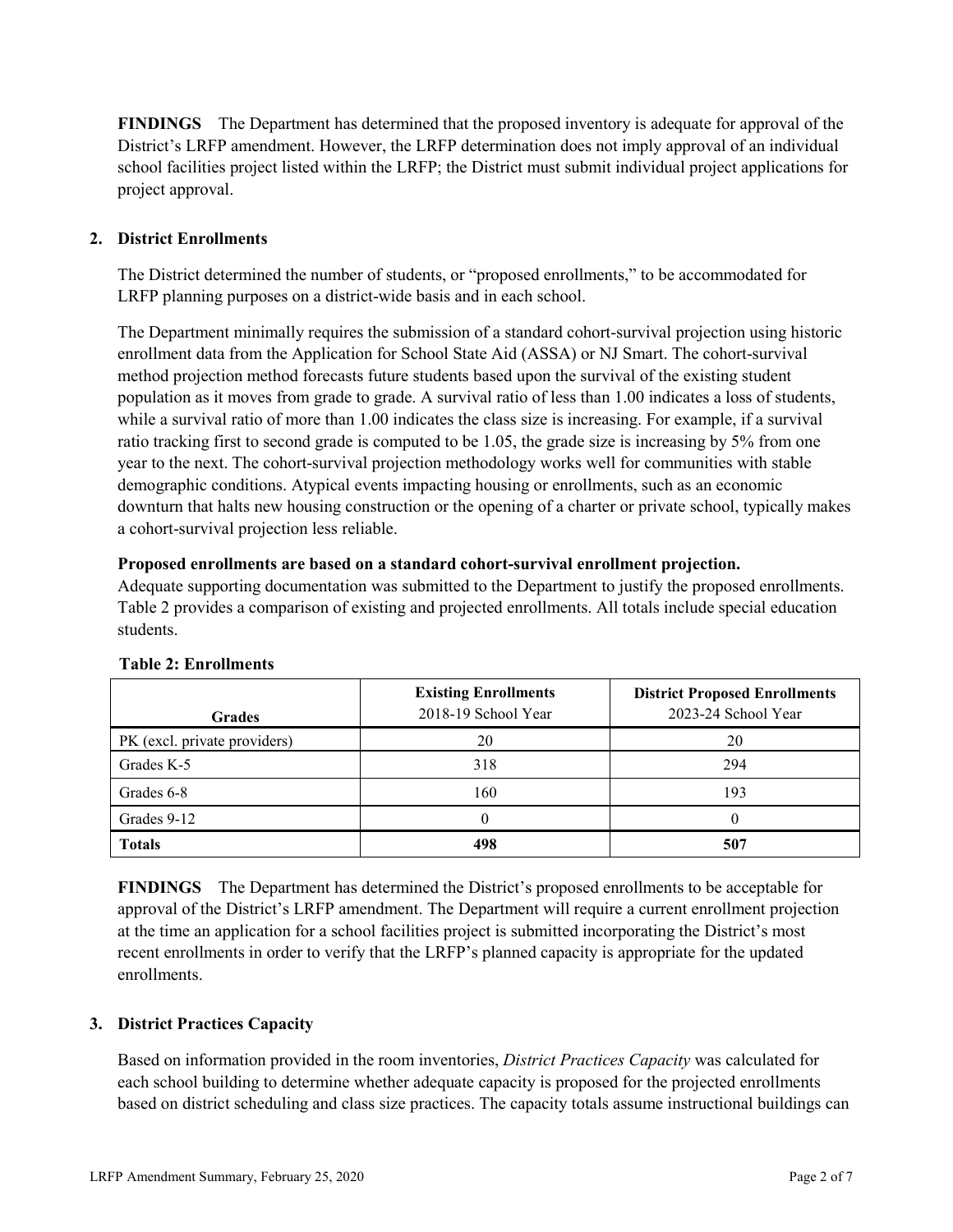be fully utilized regardless of school sending areas, transportation, and other operational issues. The calculations only consider district-owned buildings and long-term leases; short term leases and temporary buildings are excluded. A capacity utilization factor of 90% for classrooms serving grades K-8 and 85% for classrooms serving grades 9-12 is applied in accordance with the FES. No capacity utilization factor is applied to preschool classrooms.

In certain cases, districts may achieve adequate District Practices Capacity to accommodate enrollments but provide inadequate square feet per student in accordance with the FES, resulting in educational adequacy issues and "Unhoused Students." Unhoused students are considered in the "Functional Capacity" calculations used to determine potential State support for school facilities projects and are analyzed in Section 4.

Table 3 provides a summary of proposed enrollments and existing and proposed District-wide capacities. Detailed information can be found in the LRFP website reports titled *FES and District Practices Capacity Report, Existing Rooms Inventory Report, and Proposed Rooms Inventory Report.*

| <b>Grades</b>     | <b>Proposed</b><br><b>Enrollments</b> | <b>Existing</b><br><b>District</b><br><b>Practices</b><br>Capacity | <b>Existing</b><br>Deviation* | <b>Proposed</b><br><b>District</b><br><b>Practices</b><br>Capacity | <b>Proposed</b><br>Deviation* |
|-------------------|---------------------------------------|--------------------------------------------------------------------|-------------------------------|--------------------------------------------------------------------|-------------------------------|
| Elementary (PK-5) | 314                                   | 308.54                                                             | $-5.46$                       | 312.87                                                             | $-1.13$                       |
| Middle $(6-8)$    | 193                                   | 191.86                                                             | $-1.14$                       | 205.38                                                             | 12.38                         |
| $High (9-12)$     | $\theta$                              | 0.00                                                               | 0.00                          | 0.00                                                               | 0.00                          |
| <b>Totals</b>     | 507                                   | 500.40                                                             | $-6.60$                       | 518.25                                                             | 11.25                         |

**Table 3: District Practices Capacity Analysis**

*\* Positive numbers signify surplus capacity; negative numbers signify inadequate capacity. Negative values for District Practices capacity are acceptable for approval if proposed enrollments do not exceed 100% capacity utilization.*

Considerations:

- **Based on the proposed enrollments and existing room inventories, the District is projected to have** inadequate capacity for the following grade groups, assuming all school buildings can be fully utilized: n/a
- Adequate justification has been provided by the District if the proposed capacity for a school significantly deviates from the proposed enrollments. Generally, surplus capacity is acceptable for LRFP approval if additional capacity is not proposed through new construction.

**FINDINGS**The Department has determined that proposed District capacity, in accordance with the proposed enrollments, is adequate for approval of the District's LRFP amendment. The Department will require a current enrollment projection at the time an application for a school facilities project is submitted, incorporating the District's most recent Fall Enrollment Report, in order to verify that the LRFP's planned capacity meets the District's updated enrollments.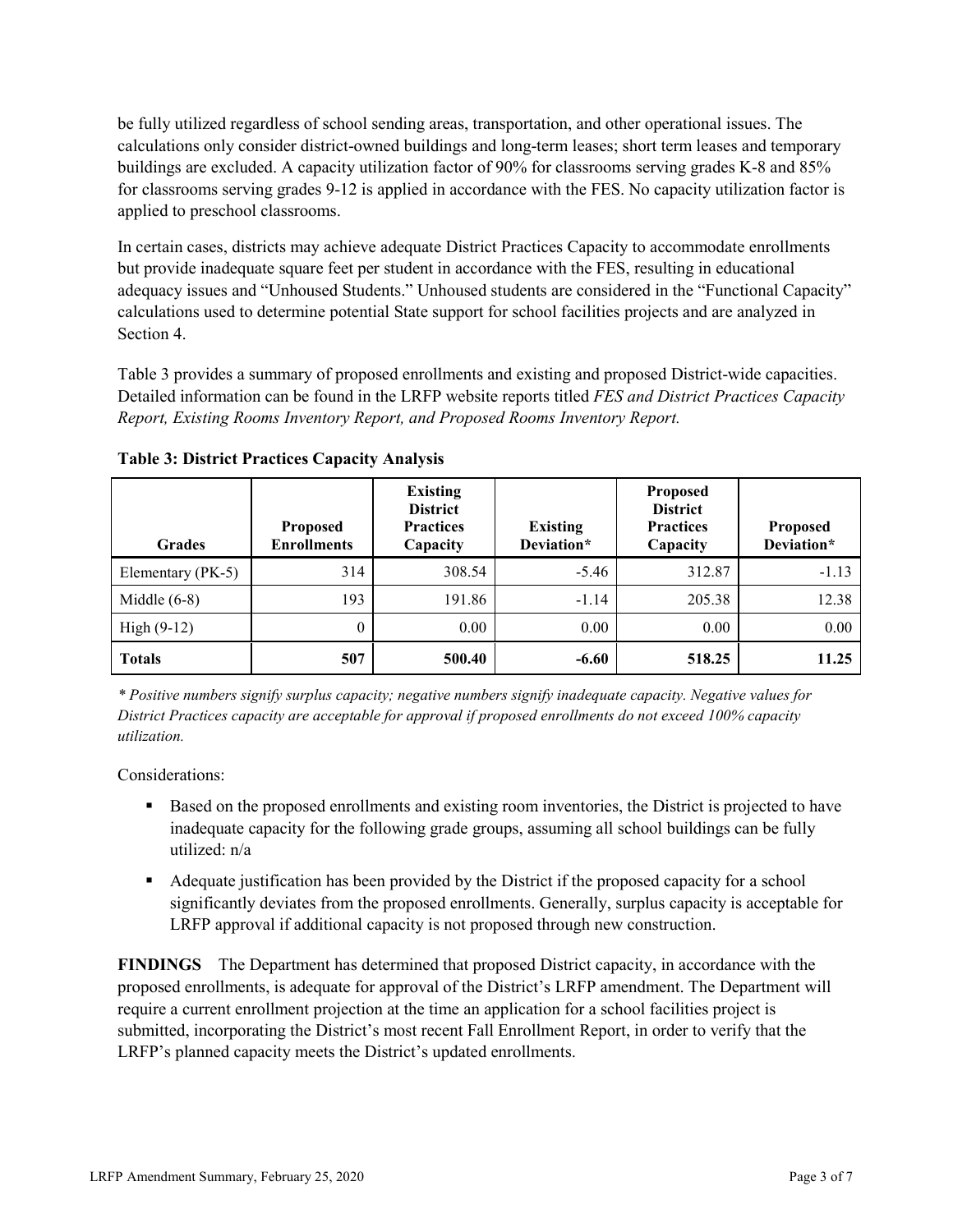#### **4. New Construction Funding Eligibility**

*Functional Capacity* was calculated and compared to the proposed enrollments to provide a **preliminary estimate** of Unhoused Students and new construction funding eligibility. **Final determinations will be made at the time of project application approvals.**

*Functional Capacity* is the adjusted gross square footage of a school building *(total gross square feet minus excluded space)* divided by the minimum area allowance per full-time equivalent student for the grade level contained therein. *Unhoused Students* is the number of students projected to be enrolled in the District that exceeds the Functional Capacity of the District's schools pursuant to N.J.A.C. 6A:26-2.2(c). *Excluded Square Feet* includes (1) square footage exceeding the FES for any pre-kindergarten, kindergarten, general education, or self-contained special education classroom; (2) grossing factor square footage *(corridors, stairs, mechanical rooms, etc.)* that exceeds the FES allowance, and (3) square feet proposed to be demolished or discontinued from use. Excluded square feet may be revised during the review process for individual school facilities projects.

Table 4 provides a preliminary assessment of the Functional Capacity, Unhoused Students, and Estimated Maximum Approved Area for Unhoused Students for each FES grade group. The calculations exclude temporary facilities and short-term leased buildings. School buildings proposed for whole or partial demolition or reassignment to a non-school use are excluded from the calculations pending project application review. If a building is proposed to be reassigned to a different school, the square footage is applied to the proposed grades after reassignment. Buildings that are not assigned to a school are excluded from the calculations. In addition, only preschool students eligible for state funding (former ECPA students) are included. Detailed information concerning the calculations can be found in the *Functional Capacity and Unhoused Students Report* and the *Excluded Square Footage Report.*

|                                                | <b>PK/K-5</b> | $6 - 8$  | $9 - 12$ | <b>Total</b> |
|------------------------------------------------|---------------|----------|----------|--------------|
| PK Eligible Students/K-12 Proposed Enrollments | 314           | 193      | $\theta$ |              |
| FES Area Allowance (SF/student)                | 125.00        | 134.00   | 151.00   |              |
| <b>Prior to Completion of Proposed Work:</b>   |               |          |          |              |
| <b>Existing Gross Square Feet</b>              | 54,682        | 35,897   | $\theta$ | 90,579       |
| Adjusted Gross Square Feet                     | 53,949        | 35,416   | $\Omega$ | 89,365       |
| <b>Adjusted Functional Capacity</b>            | 419.62        | 275.47   | 0.00     |              |
| <b>Unhoused Students</b>                       | 0.00          | 0.00     | 0.00     |              |
| Est. Max. Area for Unhoused Students           | 0.00          | 0.00     | 0.00     |              |
| <b>After Completion of Proposed Work:</b>      |               |          |          |              |
| Gross Square Feet                              | 54,682        | 35,897   | $\theta$ | 90,579       |
| New Gross Square Feet                          | $\Omega$      | $\theta$ | $\Omega$ | $\theta$     |
| Adjusted Gross Square Feet                     | 53,949        | 35,416   | $\Omega$ | 89,365       |
| <b>Functional Capacity</b>                     | 419.62        | 275.47   | 0.00     |              |
| Unhoused Students after Construction           | 0.00          | 0.00     | 0.00     |              |
| Est. Max. Area Remaining                       | 0.00          | 0.00     | 0.00     |              |

#### **Table 4: Estimated Maximum Approved Area for Unhoused Students**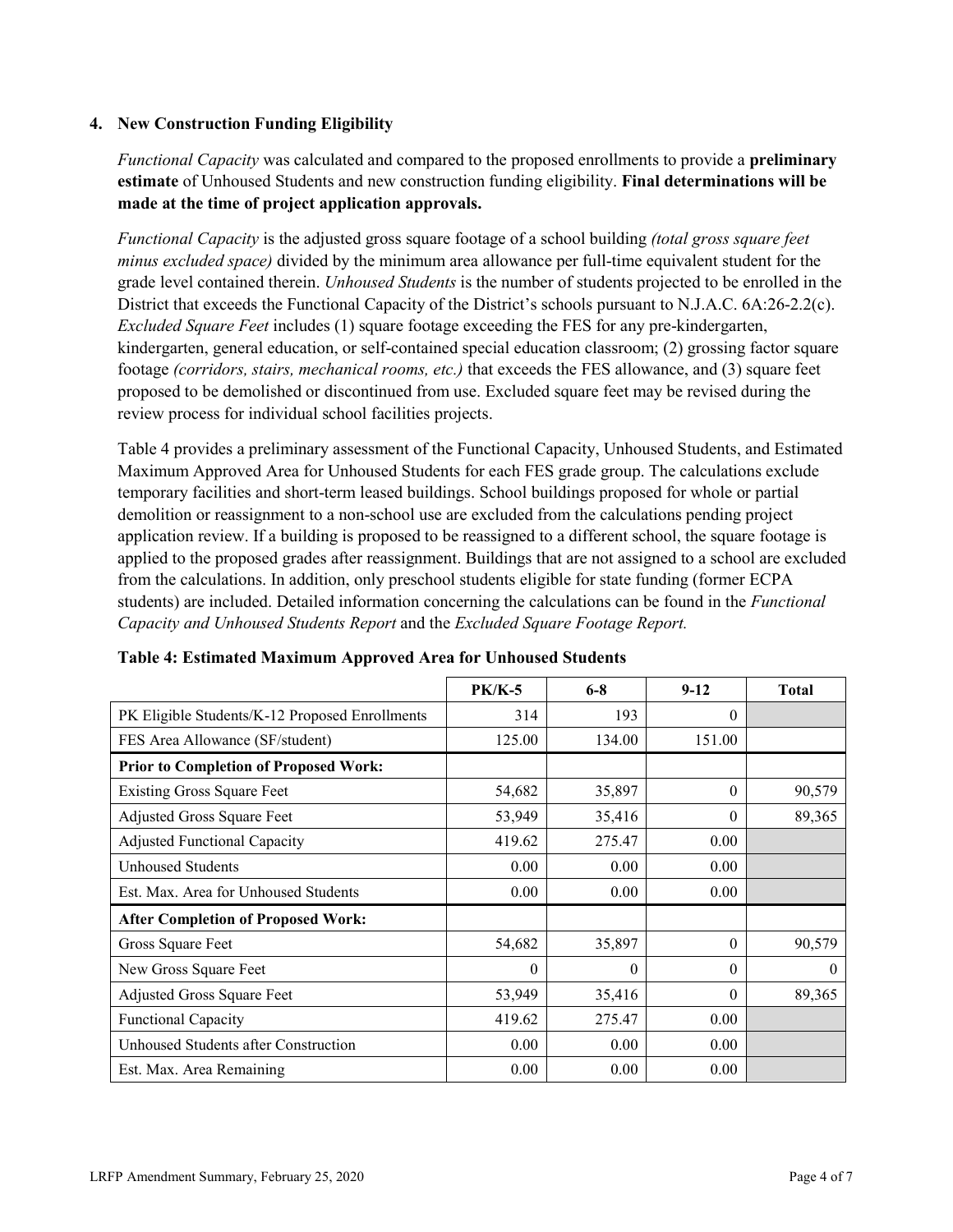Facilities used for non-instructional or non-educational purposes are ineligible for State support under the Act. However, projects for such facilities shall be reviewed by the Department to determine whether they are consistent with the District's LRFP and whether the facility, if it is to house students (full or part time) conforms to educational adequacy requirements. These projects shall conform to all applicable statutes and regulations.

Estimated costs represented in the LRFP by the District are for capital planning purposes only. The estimates are not intended to represent preliminary eligible costs or final eligible costs of approved school facilities projects.

Considerations:

- The District does not have approved projects pending completion, as noted in Section 1, that impact the Functional Capacity calculations.
- The Functional Capacity calculations *exclude* square feet proposed for demolition or discontinuation for the following FES grade groups and school buildings pending a feasibility study and project review: n/a.
- Based on the preliminary assessment, the District has Unhoused Students prior to the completion of proposed work for the following FES grade groups: n/a.
- New construction is proposed for the following FES grade groups:  $n/a$ .
- **Proposed new construction exceeds the estimated maximum area allowance for Unhoused** Students prior to the completion of the proposed work for the following grade groups: n/a.
- The District, based on the preliminary LRFP assessment, will not have Unhoused Students after completion of the proposed LRFP work. If the District is projected to have Unhoused Students, adequate justification has been provided to confirm educational adequacy in accordance with Section 6 of this determination.

**FINDINGS** Functional Capacity and Unhoused Students calculated in the LRFP are preliminary estimates. Preliminary Eligible Costs (PEC) and Final Eligible Costs (FEC) will be included in the review process for specific school facilities projects. A feasibility study undertaken by the District is required if building demolition or replacement is proposed per N.J.A.C. 6A:26-2.3(b)(10).

# **5. Proposed Work**

The District assessed program space, capacity, and physical plant deficiencies to determine corrective actions. Capital maintenance, or *"system actions,"* address physical plant deficiencies due to operational, building code, and /or life cycle issues. Inventory changes, or *"inventory actions,*" add, alter, or eliminate sites, site amenities, buildings, and/or rooms.

The Act (N.J.S.A. 18A:7G-7b) provides that all school facilities shall be deemed suitable for rehabilitation unless a pre-construction evaluation undertaken by the District demonstrates to the satisfaction of the Commissioner that the structure might pose a risk to the safety of the occupants even after rehabilitation or that rehabilitation is not cost-effective. Pursuant to N.J.A.C. 6A:26-2.3(b)(10), the Commissioner may identify school facilities for which new construction is proposed in lieu of rehabilitation for which it appears from the information presented that new construction is justified, provided, however, that for such school facilities so identified, the District must submit a feasibility study as part of the application for the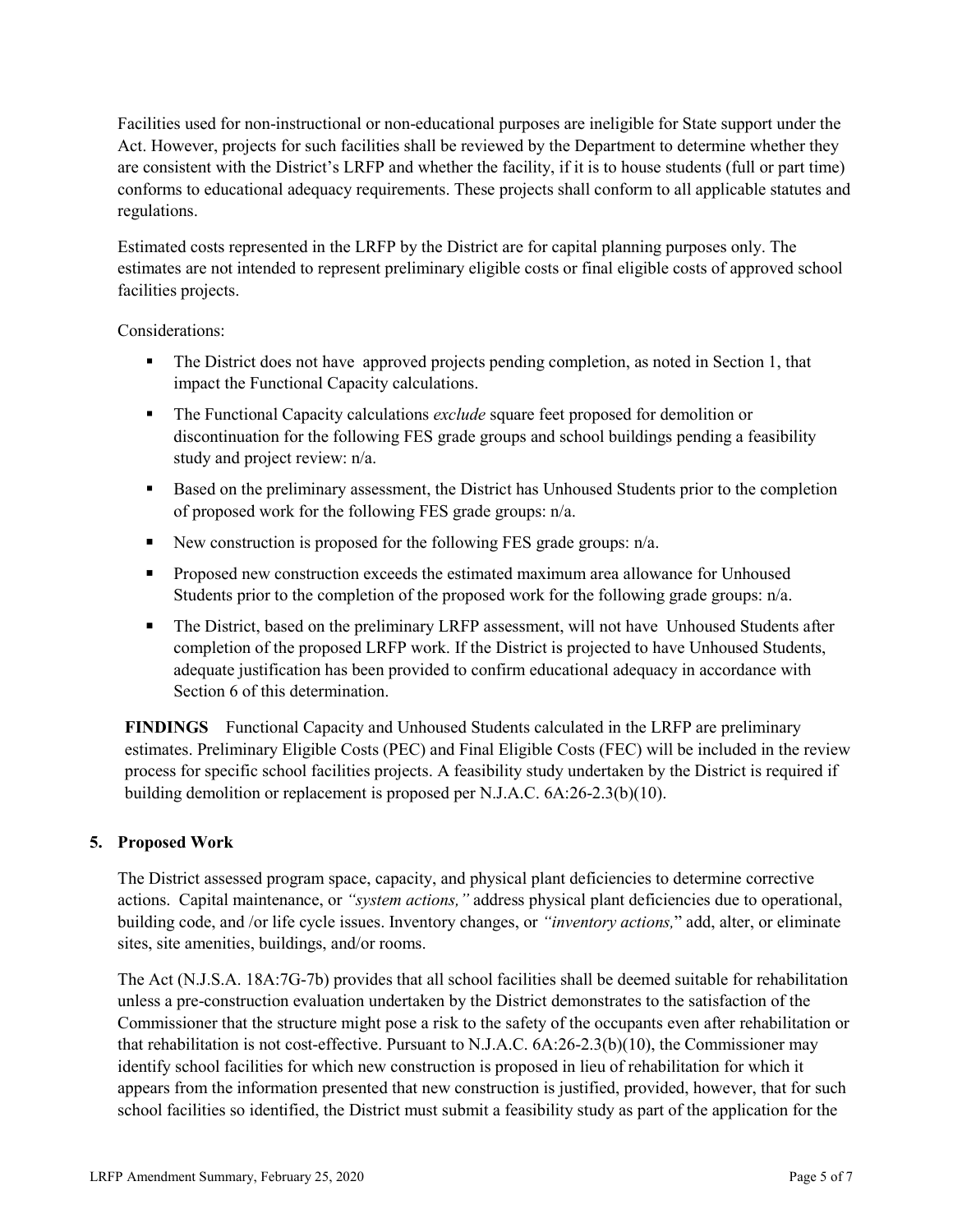specific school facilities project. The cost of each proposed building replacement is compared to the cost of additions or rehabilitation required to eliminate health and safety deficiencies and to achieve the District's programmatic model.

Table 5 lists the scope of work proposed for each school based on the building(s) serving their student population. Proposed inventory changes are described in the LRFP website reports titled *"School Asset Inventory Report and "Proposed Room Inventory Report."* Information concerning proposed systems work, or capital maintenance can be found in the "LRFP Systems Actions Summary Report"…

With the completion of the proposed work, the following schools are proposed to be eliminated: n/a; the following schools are proposed to be added: n/a.

| <b>Proposed Scope of Work</b>                                                                  | <b>Applicable Schools</b>       |
|------------------------------------------------------------------------------------------------|---------------------------------|
| Renovation only (no new construction)                                                          |                                 |
| System actions only (no inventory actions)                                                     | n/a                             |
| Existing inventory actions only (no systems actions)                                           | n/a                             |
| Systems and inventory changes                                                                  | Frankford Township School (050) |
| <b>New construction</b>                                                                        |                                 |
| Building addition only (no systems or existing inventory actions)                              | n/a                             |
| Renovation and building addition (system, existing inventory,<br>and new construction actions) | n/a                             |
| New building on existing site                                                                  | n/a                             |
| New building on new or expanded site                                                           | n/a                             |
| Site and building disposal (in addition to above scopes)                                       |                                 |
| Partial building demolition                                                                    | n/a                             |
| Whole building demolition                                                                      | n/a                             |
| Site and building disposal or discontinuation of use                                           | n/a                             |

**Table 5. School Building Scope of Work**

**FINDINGS** The Department has determined that the proposed work is adequate for approval of the District's LRFP amendment. However, Department approval of proposed work in the LRFP does not imply the District may proceed with a school facilities project. The District must submit individual project applications with cost estimates for Department project approval. Both school facilities project approval and other capital project review require consistency with the District's approved LRFP.

#### **6. Proposed Room Inventories and the Facilities Efficiency Standards**

The District's proposed school buildings were evaluated to assess general educational adequacy in terms of compliance with the FES area allowance pursuant to N.J.A.C. 6A:26-2.2 and 2.3.

District schools proposed to provide less square feet per student than the FES after the completion of proposed work as indicated in Table 5 are as follows: n/a

**FINDINGS** The Department has determined that the District's proposed room inventories are adequate for LRFP approval. If school(s) are proposed to provide less square feet per student than the FES area allowance, the District has provided justification indicating that the educational adequacy of the facility